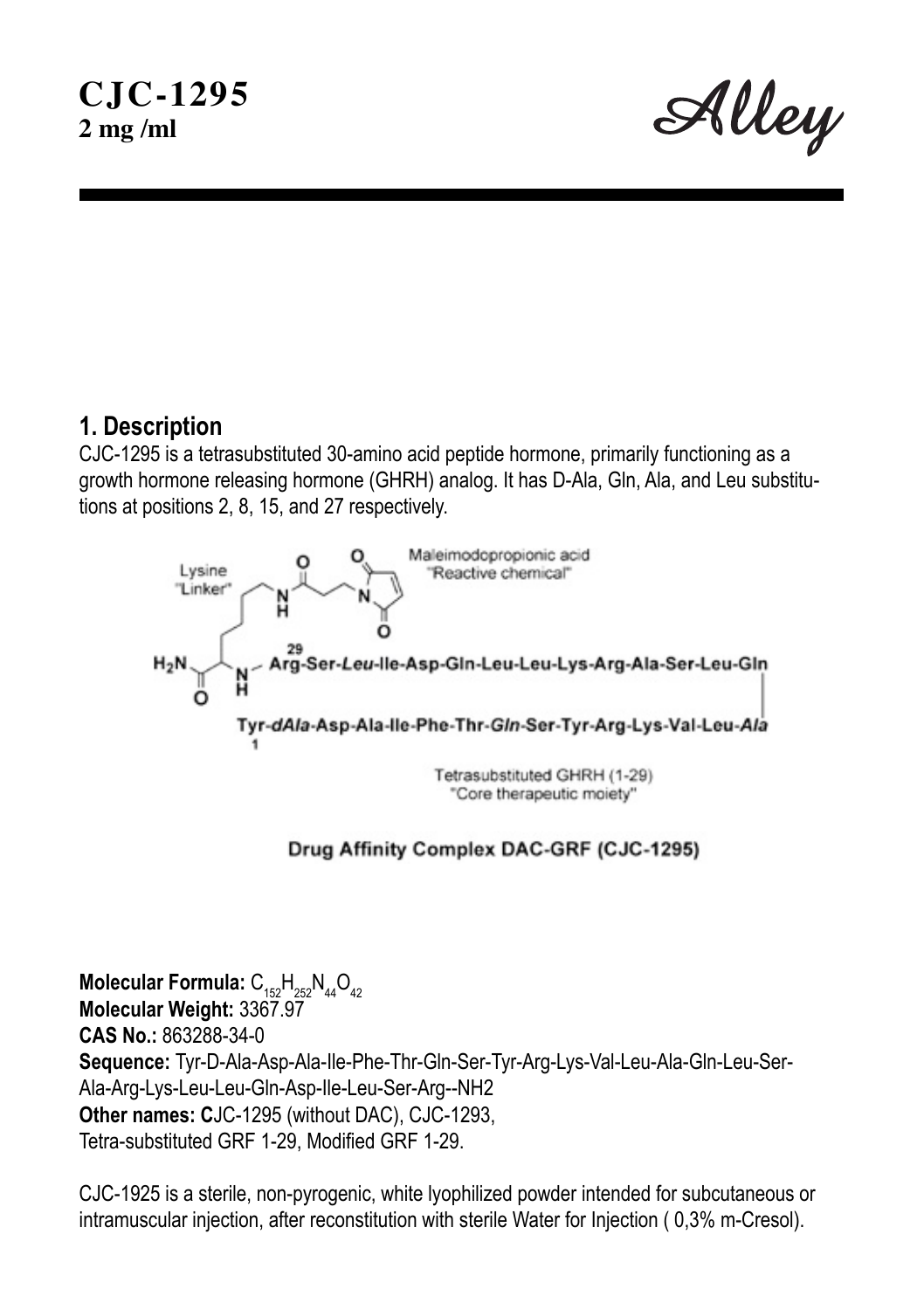# **2. Mechanism of Action**

Basically CJC-1295 is a long acting growth hormone releasing hormone (GHRH) analog. GHRH, also known as growth hormone releasing factor or somatocrinin, which is produced by the arcuate nucleus in the hypothalamus. It stimulates secretion of growth hormone from the pituitary gland and is released in a pulsatile manner to ultimately stimulate pulsatile release of growth hormone. The result is an increasing level of both HGH ( Human Growth Hormone) and IGF-1 ( Insulin-like Growth Factor).

One very important advantage of CJC-1925 is that because of its half life, which is between 10- 30 minutes, the user can control the levels of HGH and IGF-1. That means you can have high levels, when you think its best for the results.

The possible benefits of CJC-1295 are:

- Fat loss
- Muscle gain
- Increased strength
- Improved skin tone
- Better sleep
- More energy
- Stronger bones
- Connective tissues

Special mention should be made about CJC-1295 ability to promote slow wave sleep. Slow wave sleep is also known as deep sleep and is the portion of sleep responsible for the highest level of muscle growth and memory retention. SWS is decreased significantly in older adults and also with people who tend to exercise later in the evening.

Several studies refer to CJC-1295 action. The 2005 CJC-1295 Study on women who injected the peptide for 90 days (3 months) indicated several key benefits of the peptide such as: an increase in Growth Hormone (GH) and IGF-1 levels; reduction in fat mass (stomach fat) and an increase in athletic physical performance (such as walking and stair climbing) - all of which occurred 100% as a result of simply taking the peptide (they did not do any special physical training or dieting in conjunction with the injections).

A 2004 Study, in men, indicated similar findings after 3 months of CJC-1295 injections: a 200% increase (doubling) of both HGH and IGF-1 levels; an increase in fat free mass (muscle) as well as a reduction in abdominal fat; and an improvement of physical performance, measured by the time it took to walk 30 minutes and to ascend four flights of stairs. Once again these excellent results were achieved by the injections alone, no special diet and weight or cardio training were followed.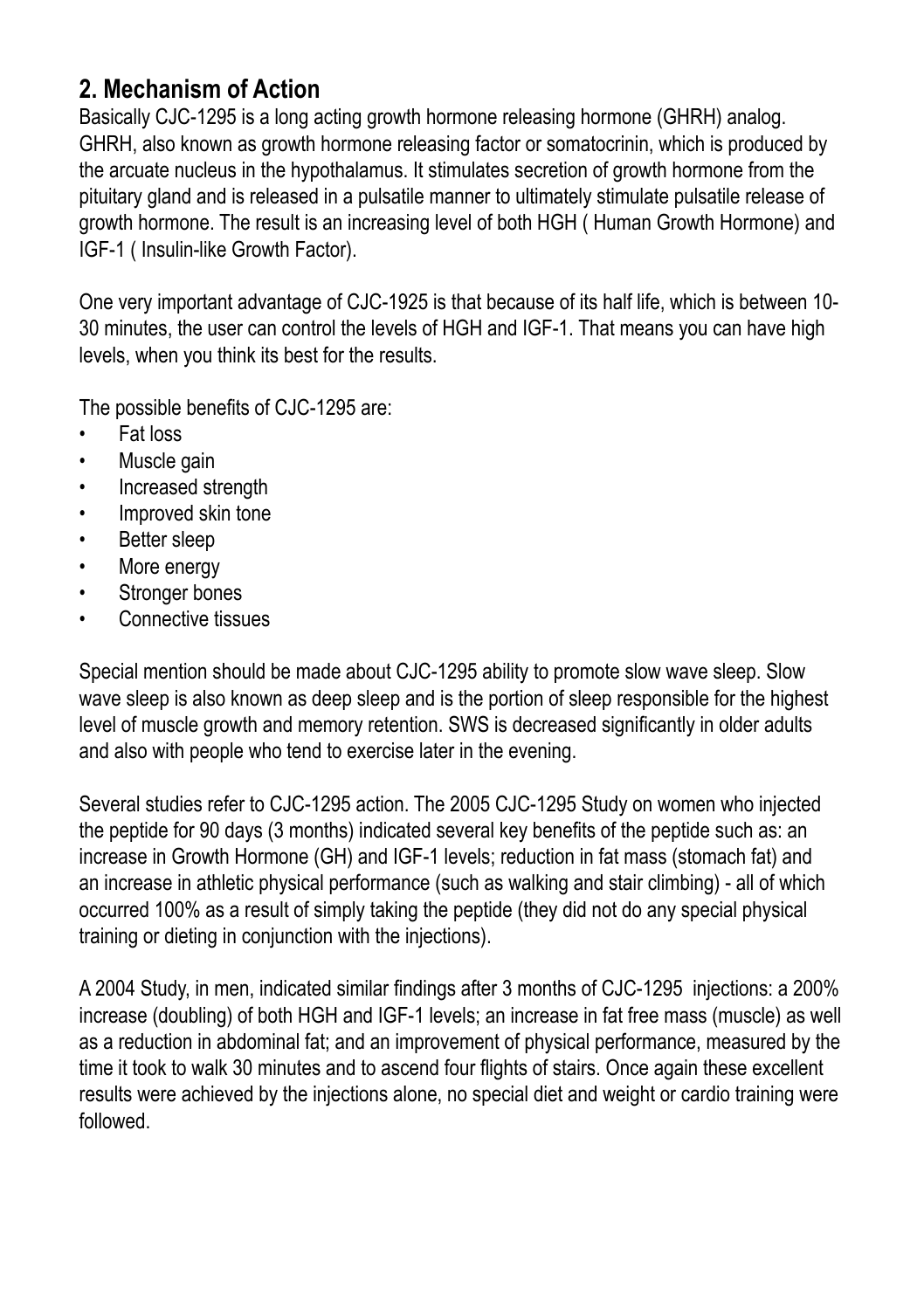The conclusions one can reach is that:

- CJC-1295 (Modified GRF 1-29) is anti-aging as it's a potent increaser of HGH and IGF-1 levels which decline with age
- Results don't happen overnight and you should take the product for 3 months minimum
- The peptide is effective on its own (however results would be far superior with diet and exercise)
- The peptides improve athletic performance, fat loss (particularly stomach fat) and increase muscle mass

# **3. Adverse reactions**

CJC-1295 Peptide is generally very well tolerated by most individuals when used at the recommended dosages of about 100mcg per injection.

The most common side effect noted is a head "rush" and throbbing of the temples which occurs about 10 minutes post injection and can last up to 20 minutes. The side effect is nothing to be concerned about and is simply caused by a release of GABA (gamma-aminobutyric acid, one neurotransmitter) in the brain - a good sign the peptide is working to stimulate HGH release.

Water retention and increased tiredness are also noticed by some, with CJC-1295 usage. Water retention can be combated by reducing the sodium (salt) levels in your diet. Both side effects tend to resolve themselves after a few weeks as the body has time to adapt. If these side effects are too bothersome, then you may need to consider injecting only before bed (as morning injections are often the culprit for day-time tiredness).

Some users also noticed increased hunger, tingling in hands and feet and temporary irritation (redness and/or lumps) at the injection site.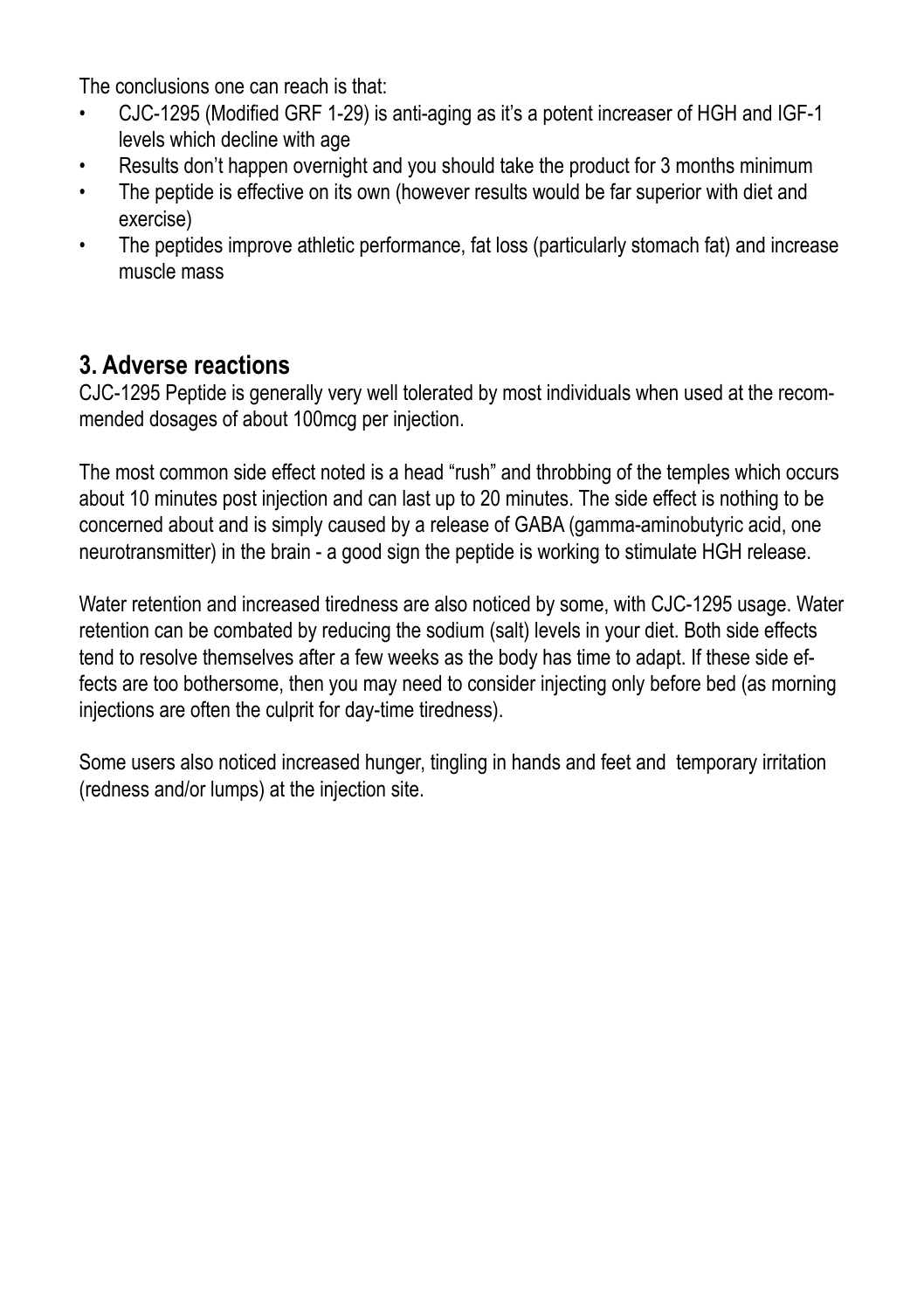# **4. Instructions for reconstitution**

Powder must be dissolved only with the solvent provided.



#### **Picture 1**

1a. Apply the needle to the syringe 1b. Remove the plastic cover from the vial



#### **Picture 2**

Break the top of the ampoule containing the solvent. Remove the plastic cover of the needle. Make sure the needle is well applied to the syringe. Slowly absorb all the solvent.



## **Picture 3**

Inject all the solvent to the vial. This will create a 3,33mg/ml solution. To prevent foaming, the solvent should be injected into the vial by aiming the stream of liquid against the glass wall



## **Picture 4**

Following reconstitution, the vial should be swirled with a GENTLE rotary motion until the contents are completely dissolved. DO NOT SHAKE. The resulting solution should be clear and colorless, without particulate matter.

**After reconstitution, the vial contains 1 ml liquid and 2mg CJC-1295.** 

**That means 2000mcg/ml. For example one injection with 100mcg CJC-1295 needs 0,05ml (or 5 units on Insulin Syringe).** 

# **5. Dosage**

### **Recommended dosage of CJC-1295 :**

- 100mcg (0.10mg) once per day for anti-aging.
- Between 200-300 mcg, divided in two or three doses per day for muscle gain and fat loss, directed via subcutaneous injections.
- **•**

**Maximum Dose per injection:** 100 mcg

**Injections per vial:** 20 x 100mcg dosages

**Amount to Inject:** If you have used 1ml of water for mixing then an 100mcg dosage = 0.05ml (or 5 units on Insulin Syringe).